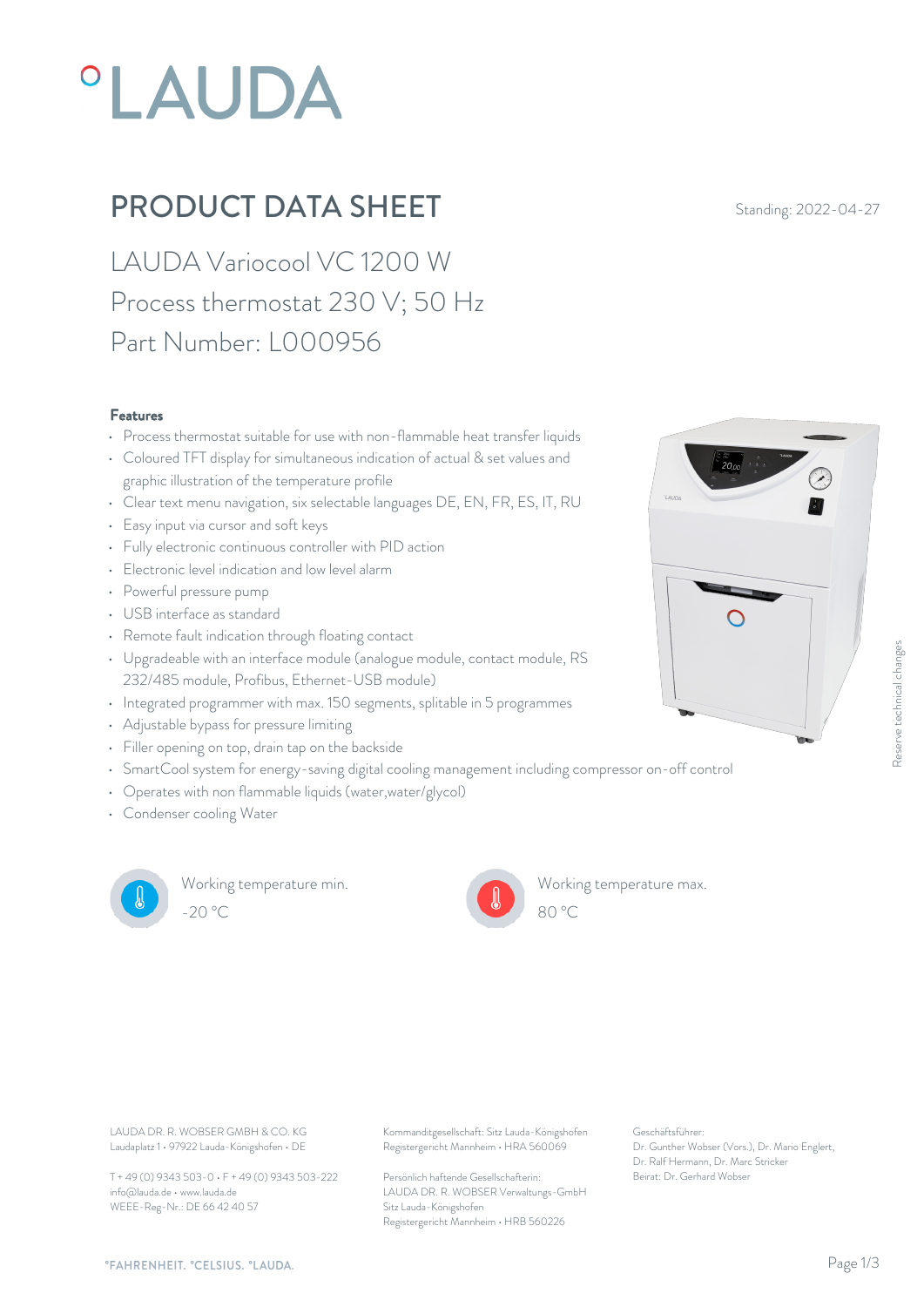## *°LAUDA*

## PRODUCT DATA SHEET Standing: 2022-04-27

LAUDA Variocool VC 1200 W Process thermostat 230 V; 50 Hz Part Number: L000956

#### Technical Features (according to DIN 12876)

| Working temperature range                                                        | $-2080 °C$                                                                             |                                                                                                           |                           |
|----------------------------------------------------------------------------------|----------------------------------------------------------------------------------------|-----------------------------------------------------------------------------------------------------------|---------------------------|
| Ambient temperature range                                                        | 540 °C                                                                                 |                                                                                                           |                           |
| Temperature stability                                                            | $0.05 \pm K$                                                                           |                                                                                                           |                           |
| Heater power max.                                                                | 2.25 kW                                                                                |                                                                                                           |                           |
| Power consumption max.                                                           | 3.3 kW                                                                                 |                                                                                                           |                           |
| Current max.                                                                     | 14 A                                                                                   |                                                                                                           |                           |
| Pump Pressure max.                                                               | 3.2 bar                                                                                |                                                                                                           |                           |
| Pump flow rate pressure max.                                                     | 37 L/min                                                                               |                                                                                                           |                           |
| In / Outlet connection thread (outside)                                          | G 3/4                                                                                  |                                                                                                           |                           |
| Pressure adjustement                                                             | bypass                                                                                 |                                                                                                           |                           |
| Filling volume max.                                                              | 15 L                                                                                   |                                                                                                           |                           |
| Water cooling connection thread (outside)                                        | $3/4$ "                                                                                |                                                                                                           | Reserve technical changes |
| Recommended cooling water temperature                                            | 15 °C                                                                                  |                                                                                                           |                           |
| Cooling water flow rate                                                          | $2.5$ L/min                                                                            |                                                                                                           |                           |
| Pressure difference cooling water min.                                           | 1 bar                                                                                  |                                                                                                           |                           |
| Maximal pressure cooling water                                                   | 10 bar                                                                                 |                                                                                                           |                           |
| Overall dimensions (WxDxH)                                                       | 450 x 550 x 790 mm                                                                     |                                                                                                           |                           |
| Weight                                                                           | 50 kg                                                                                  |                                                                                                           |                           |
| Refrigerant stage 1                                                              |                                                                                        | R-449A (GWP 1397); 0.500 kg; 0.7 t CO2-eq                                                                 |                           |
| Power supply                                                                     | 230 V; 50 Hz                                                                           |                                                                                                           |                           |
| Power plug                                                                       |                                                                                        | Power cord with angled plug (CEE7/7)                                                                      |                           |
|                                                                                  |                                                                                        |                                                                                                           |                           |
| LAUDA DR. R. WOBSER GMBH & CO. KG<br>Laudaplatz 1 · 97922 Lauda-Königshofen · DE | Kommanditgesellschaft: Sitz Lauda-Königshofen<br>Registergericht Mannheim · HRA 560069 | Geschäftsführer:<br>Dr. Gunther Wobser (Vors.), Dr. Mario Englert,<br>Dr. Ralf Hermann, Dr. Marc Stricker |                           |
| T + 49 (0) 9343 503-0 · F + 49 (0) 9343 503-222                                  | Beirat: Dr. Gerhard Wobser<br>Persönlich haftende Gesellschafterin:                    |                                                                                                           |                           |

T + 49 (0) 9343 503-0 • F + 49 (0) 9343 503-222 info@lauda.de • www.lauda.de WEEE-Reg-Nr.: DE 66 42 40 57

> Persönlich haftende Gesellschafterin: Beirat: Dr. Gerhard Wobser LAUDA DR. R. WOBSER Verwaltungs-GmbH Sitz Lauda-Königshofen Registergericht Mannheim • HRB 560226